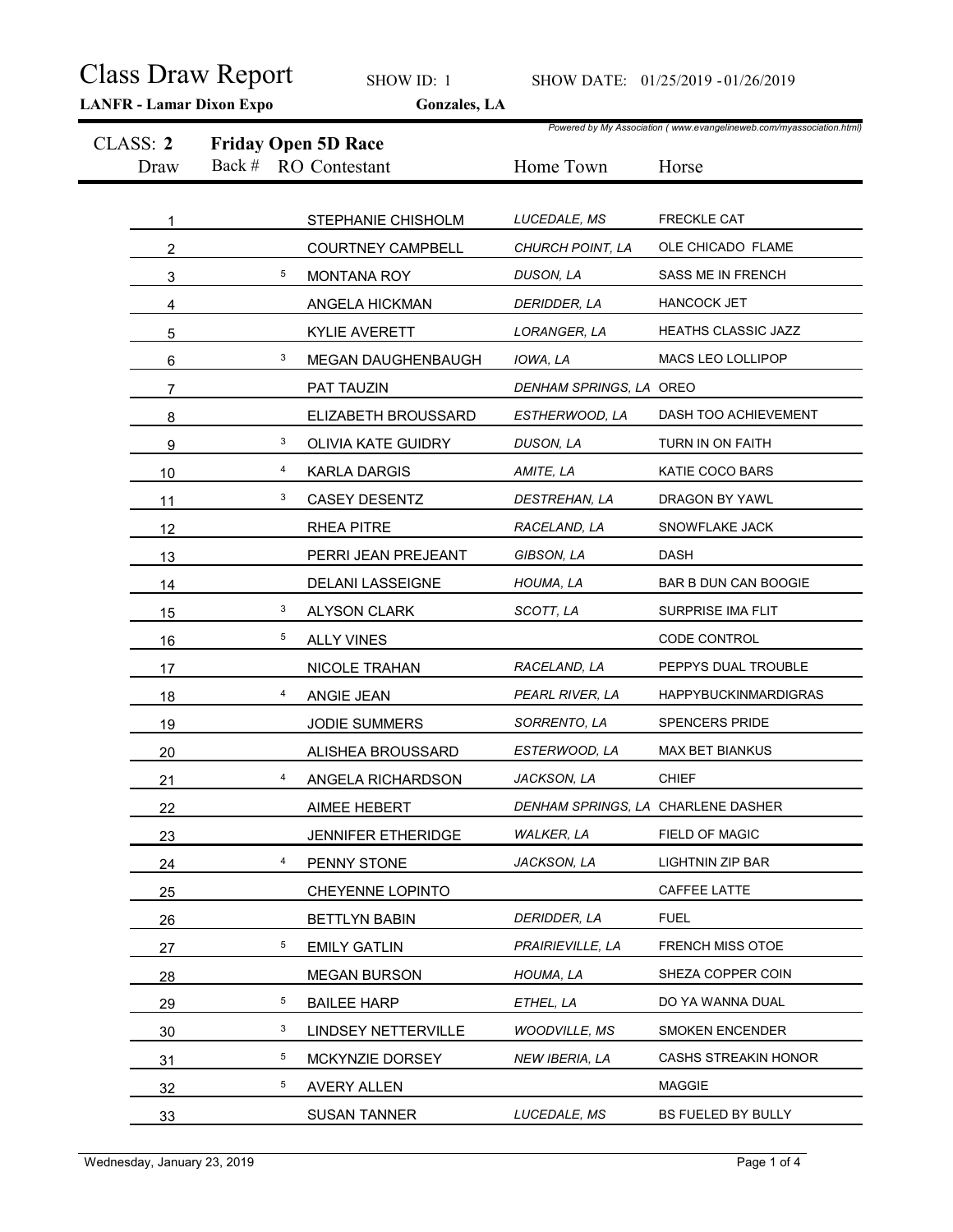|                  | <b>LANFR - Lamar Dixon Expo</b> | <b>Class Draw Report</b><br>SHOW ID: 1<br>Gonzales, LA |                        | SHOW DATE: 01/25/2019 - 01/26/2019                                            |
|------------------|---------------------------------|--------------------------------------------------------|------------------------|-------------------------------------------------------------------------------|
| CLASS: 2<br>Draw | Back #                          | <b>Friday Open 5D Race</b><br><b>RO</b> Contestant     | Home Town              | Powered by My Association (www.evangelineweb.com/myassociation.html)<br>Horse |
| 34               | $\mathbf{3}$                    | <b>LINDSEY RICHARD</b>                                 | ARNAUDVILLE, LA        | DELTAS DUN LOPPEN                                                             |
| 35               | 5                               | <b>BRADEN HICKMAN</b>                                  |                        | <b>G ROCK</b>                                                                 |
| 36               | 3                               | <b>TAYLOR BROWN</b>                                    |                        | PEYOTE                                                                        |
| 37               |                                 | <b>VICTORIA PRICE</b>                                  | ZACHARY, LA            | DUALS LIL PISTOL                                                              |
| 38               | 5                               | ELLE LOUVIERE                                          | PRAIRIEVILLE, LA       | <b>SAMEA</b>                                                                  |
| 39               | 5 <sub>5</sub>                  | <b>TRISTEN CAIN</b>                                    | PRIDE, LA              | <b>BECO</b>                                                                   |
| 40               | $5\phantom{.0}$                 | <b>TRISTA ROHMAN</b>                                   |                        | MISS DO DA TEE                                                                |
| 41               | $\mathbf{3}$                    | SIDNEY SEHON                                           | GONZALES, LA           | I'M YOUR GUY                                                                  |
| 42               | 4                               | CRYSTAL TATE                                           |                        | SAN JOS SCOOTER                                                               |
| 43               | 5 <sub>5</sub>                  | <b>VICTORIA GIOVENGO</b>                               |                        | PERKS DARK ANGEL                                                              |
| 44               |                                 | NICOLE AUTHEMENT                                       | <b>BOURG, LA</b>       | TREATER                                                                       |
| 45               | 5 <sub>5</sub>                  | LIZ ROCCO                                              | <b>BAKER, LA</b>       | $\mathsf{ACE}$                                                                |
| 46               | 5 <sub>5</sub>                  | <b>BRODY HICKMAN</b>                                   |                        | SIX PACKIN' OUTLAW                                                            |
| 47               | 5 <sub>5</sub>                  | <b>KERI GRANGER</b>                                    | DERIDDER, LA           | ADONS CORANA DELIGHT                                                          |
| 48               | 5 <sub>5</sub>                  | KARLEE SCHULKENS                                       | SLIDELL, LA            | <b>ROCKY</b>                                                                  |
| 49               | $\mathbf{3}$                    | <b>DESI LASSEIGNE</b>                                  | HOUMA, LA              | <b>MS APRIL LITO</b>                                                          |
| 50               | 5 <sub>5</sub>                  | JOSLYN PARNELL                                         | SLAUGHTER, LA          | <b>POCKET</b>                                                                 |
| 51               | 5 <sub>5</sub>                  | <b>SALLY BECK</b>                                      | GONZALES, LA           | TIGER BARS MUSIC                                                              |
| 52               |                                 | KAITLYN ROBICHAUX                                      | RACELAND, LA           | TARZAN                                                                        |
| 53               | $\overline{4}$                  | ANGIE JEAN                                             | PEARL RIVER, LA        | OKEY DOKEY CORONA                                                             |
| 54               | $\mathbf{3}$                    | <b>KENEDIE RICHARDSON</b>                              | JACKSON, LA            | <b>BUSTER</b>                                                                 |
| 55               | $\mathbf{3}$                    | ELIZABETH BROUSSARD                                    | ESTHERWOOD, LA         | MISS MEGA ROYAL                                                               |
| 56               | 3                               | LINDSEY NETTERVILLE                                    | <b>WOODVILLE, MS</b>   | AS GOOD AS PEACH GETS                                                         |
| 57               |                                 | NICOLE TRAHAN                                          | RACELAND, LA           | PACER                                                                         |
| 58               |                                 | DARLENE MORAN                                          | SANDY HOOK, MS         | DTF DAUNTLESS CHICK                                                           |
| 59               |                                 | <b>LORRAINE BESSON</b>                                 | LABADIEVILLE, LA       | <b>MAN</b>                                                                    |
| 60               |                                 | <b>STEVIE ROBERT</b>                                   | GONZALES, LA           | TOO SUEN TO SHINE                                                             |
| 61               |                                 | JEANTILE DEVILLE                                       |                        | PEP HOLLY GIRL                                                                |
| 62               |                                 | <b>BRIANNA HARTMAN</b>                                 | <b>BATON ROUGE, LA</b> | KISS MY BANG BANG                                                             |
| 63               | 3                               | <b>STACY WHITE</b>                                     | <b>WESSON, MS</b>      | <b>BANGO</b>                                                                  |
| 64               | 5 <sub>5</sub>                  | ELLA POOLEY                                            |                        | <b>SUGAR</b>                                                                  |
| 65               | 5 <sub>5</sub>                  | <b>EMILY HYMEL</b>                                     |                        | REMEMBER ME I'M SMART                                                         |
| 66               | 5 <sub>5</sub>                  | STEVIE RAYNE WESTROPE                                  |                        | <b>CRAZY MOMMA</b>                                                            |
|                  | 5 <sub>5</sub>                  | RYLEE CARLIN                                           | <b>GREENSBURG, LA</b>  | WAR PEPONITA                                                                  |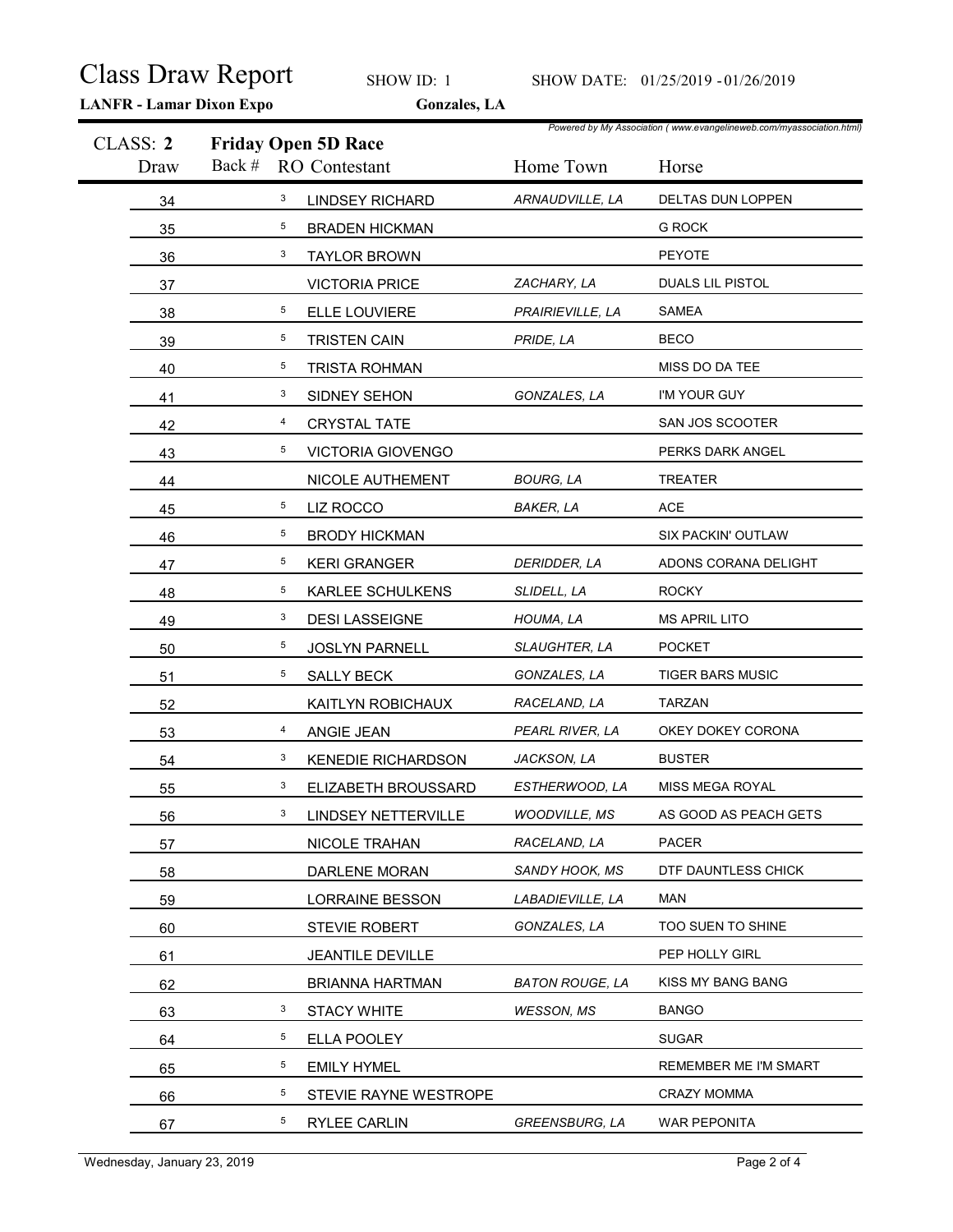|                  | <b>Class Draw Report</b><br><b>LANFR - Lamar Dixon Expo</b> | SHOW ID: 1<br>Gonzales, LA                         |                          | SHOW DATE: 01/25/2019 - 01/26/2019                                            |
|------------------|-------------------------------------------------------------|----------------------------------------------------|--------------------------|-------------------------------------------------------------------------------|
| CLASS: 2<br>Draw | Back #                                                      | <b>Friday Open 5D Race</b><br><b>RO</b> Contestant | Home Town                | Powered by My Association (www.evangelineweb.com/myassociation.html)<br>Horse |
| 68               | $5\overline{)}$                                             | <b>CAROLINE BECK</b>                               | GONZALES, LA             | CANDY                                                                         |
| 69               | $5\overline{)}$                                             | <b>AUDREE ERVIN</b>                                |                          | COLE                                                                          |
| 70               | 4                                                           | SONJA HUGHES                                       | OAKDALE, LA              | HAULING IN THE MONEY                                                          |
| 71               | $\mathbf{3}$                                                | OLIVIA DYESS                                       |                          | DOC                                                                           |
| 72               | $\mathbf{3}$                                                | <b>TREY PIGFORD</b>                                | AMITE, LA                | JESSIES GOT PEP                                                               |
| 73               | $5\overline{)}$                                             | <b>BRAELYN MILTON</b>                              | KENTWOOD, LA             | <b>LUCKY</b>                                                                  |
| 74               |                                                             | JENNIFER ETHERIDGE                                 | <b>WALKER, LA</b>        | PACKIN IN THE MAGIC                                                           |
| 75               |                                                             | RHEALYN LEGENDRE                                   | LOCKPORT, LA             | <b>ROSE</b>                                                                   |
| 76               | 5                                                           | NIKKI WHITE                                        | <b>WESSON, MS</b>        | <b>IMA RARE WRANGLER</b>                                                      |
| 77               | 4                                                           | <b>MIKKI PARNELL</b>                               | SLAUGHTER, LA            | RAPPIN N DASHIN                                                               |
| 78               | 5 <sub>5</sub>                                              | <b>MIA BALDWIN</b>                                 | GEISMAR, LA              | IZZY                                                                          |
| 79               |                                                             | <b>COURTNEY CAMPBELL</b>                           | CHURCH POINT, LA         | JV EYED WATCH RUSTY                                                           |
| 80               |                                                             | KYLIE AVERETT                                      | LORANGER, LA             | <b>GOLD STREAKING LEO</b>                                                     |
| 81               |                                                             | <b>DELANI LASSEIGNE</b>                            | HOUMA, LA                | SKEEZIXS PLAYGIRL                                                             |
| 82               | $\mathbf{3}$                                                | <b>CASEY DESENTZ</b>                               | DESTREHAN, LA            | <b>GET IT IN GOLD</b>                                                         |
| 83               |                                                             | RHEA PITRE                                         | RACELAND, LA             | SHOWDOWNS BAY ROXIE                                                           |
| 84               |                                                             | PERRI JEAN PREJEANT                                | GIBSON, LA               | <b>JESS</b>                                                                   |
| 85               | 5 <sub>5</sub>                                              | <b>ALLY VINES</b>                                  |                          | <b>INVESTMENT WARRIOR</b>                                                     |
| 86               | 5 <sub>5</sub>                                              | <b>EMILY GATLIN</b>                                | PRAIRIEVILLE, LA         | <b>BOGIESSMOOTH SUNRISE</b>                                                   |
| 87               | $\overline{4}$                                              | ANGELA RICHARDSON                                  | JACKSON, LA              | <b>TORI</b>                                                                   |
| 88               |                                                             | JODIE SUMMERS                                      | SORRENTO, LA             | EXTRA BAD N BOUJEE                                                            |
| 89               | $\mathbf 0$                                                 | ALISHEA BROUSSARD                                  | ESTERWOOD, LA            | STREAKIN POCO FLAME                                                           |
| 90               | 3 <sup>7</sup>                                              | <b>ALYSON CLARK</b>                                | SCOTT, LA                | <b>BODEES SMART CAT</b>                                                       |
| 91               |                                                             | <b>BETTLYN BABIN</b>                               | DERIDDER, LA             | STREKN IN TEXAS BARS                                                          |
| 92               |                                                             | PAT TAUZIN                                         | DENHAM SPRINGS, LA GHOST |                                                                               |
| 93               |                                                             | ANGELA HICKMAN                                     | DERIDDER, LA             | ARBEKA LOBO                                                                   |
| 94               | 5                                                           | <b>BAILEE HARP</b>                                 | ETHEL, LA                | LENA'S RED MONEY                                                              |
| 95               |                                                             | OLIVIA KATE GUIDRY                                 | DUSON, LA                | <b>TANK</b>                                                                   |
| 96               | $\overline{4}$                                              | ANGIE JEAN                                         | PEARL RIVER, LA          | HOLDINGALLTHE SEISES                                                          |
| 97               | 3                                                           | ELIZABETH BROUSSARD                                | ESTHERWOOD, LA           | <b>BOGIE'S FRENCH TRICK</b>                                                   |
| 98               |                                                             | NICOLE TRAHAN                                      | RACELAND, LA             | <b>PIXIE</b>                                                                  |
| 99               | 3                                                           | LINDSEY NETTERVILLE                                | <b>WOODVILLE, MS</b>     | PJH FLITS ZERO JET                                                            |
| 100              | 3                                                           | <b>KENEDIE RICHARDSON</b>                          | JACKSON, LA              | LOUISE                                                                        |
| 101              | 3                                                           | KORTNEY LEE                                        | CITY, ST                 | WUZZ UP DOC                                                                   |
|                  |                                                             |                                                    |                          |                                                                               |